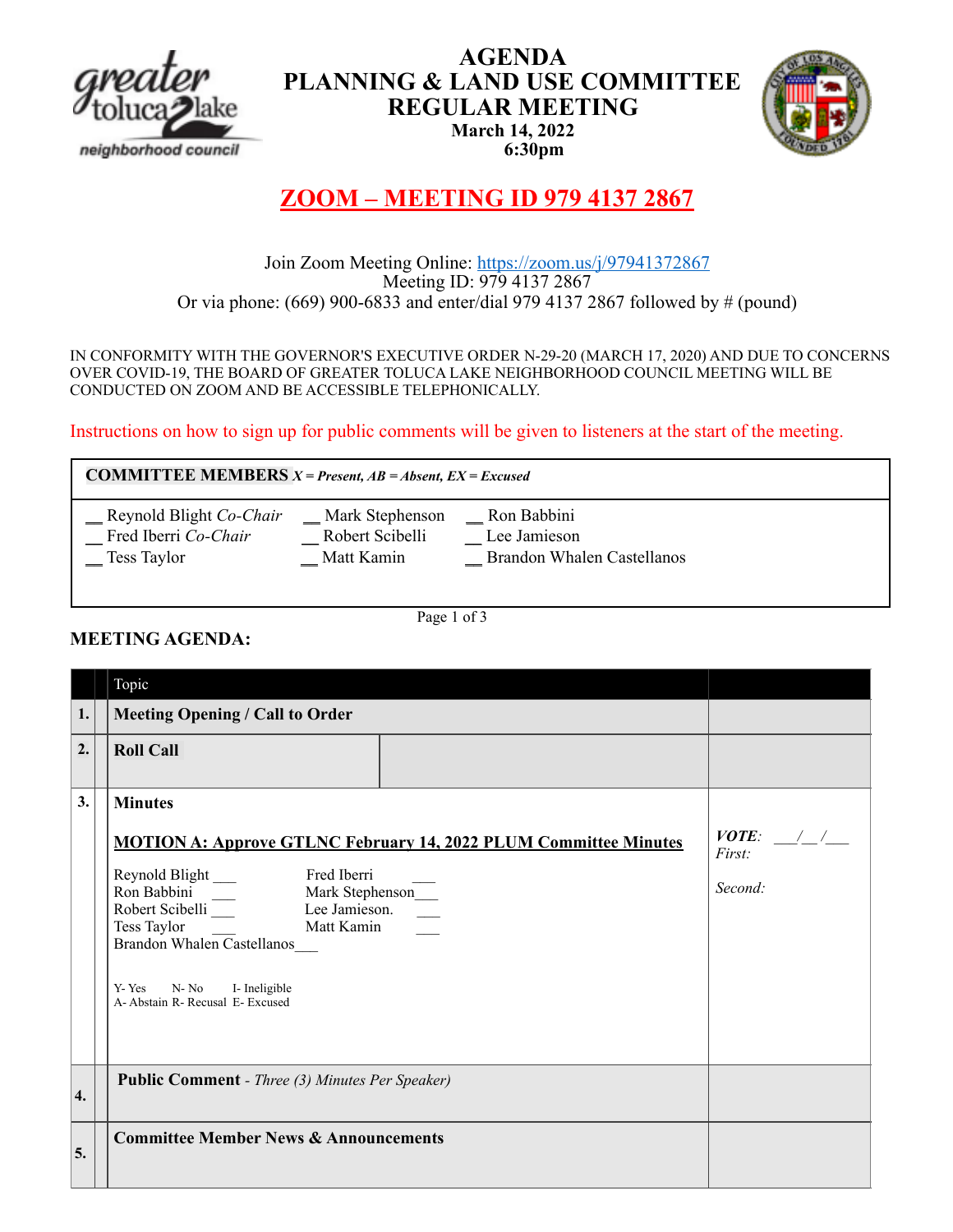| 6. | <b>Old Business</b> (Public Comment - Three (3) Minutes per Speaker)                                                                                                                                                                                                                           |                                  |
|----|------------------------------------------------------------------------------------------------------------------------------------------------------------------------------------------------------------------------------------------------------------------------------------------------|----------------------------------|
|    | 6.1 - 10459 Camarillo Street Proposed Wall - ZA-2021-9350; Architect Presentation &<br>discussion and possible action                                                                                                                                                                          |                                  |
|    | 6.2 - City Planning Dept. Community Plan Status - Discussion and future plans                                                                                                                                                                                                                  |                                  |
|    | 6.3 - Guidelines for Developers Projects - Discussion & possible action (see meeting<br>documents at https://www.gtlnc.org/planning-land-use-committee/)                                                                                                                                       |                                  |
|    | 6.4 - 10050 Toluca Lake Ave. - Pending discussion with owner - ZA-2021-10087F                                                                                                                                                                                                                  |                                  |
|    | 6.5 - 10570 Riverside Drive - Mobil Car Wash - ZA-2120-10093                                                                                                                                                                                                                                   |                                  |
|    | 6.6 - 10057 Riverside Drive TOC Project - Gelson's market, Toluca Lake Post Office status<br><b>MOTION D: To issue a statement that the GTLNC does not support the TOC</b><br>Project located at 10057-10063 Riverside Drive/4508 N Mariota Ave, Toluca<br>Lake, CA 91602 in its current form. | $VOTE:$ / /<br>First:<br>Second: |
|    | Reynold Blight<br>Ron Babbini<br>Robert Scibelli<br>Fred Iberri<br>Mark Stephenson<br>Lee Jamieson.<br>Matt Kamin<br>Tess Taylor<br>Brandon Whalen Castellanos                                                                                                                                 |                                  |
|    | N-No<br>I- Ineligible<br>Y-Yes<br>A- Abstain R- Recusal E- Excused                                                                                                                                                                                                                             | $VOTE:$ / /<br>First:<br>Second: |
|    | <b>MOTION E: To issue a statement that the GTLNC does not support the</b><br>application for a liquor license to Gelson's Markets for the site at 4508 N.<br>Mariota Ave, Toluca Lake CA 91602.                                                                                                |                                  |
|    | Reynold Blight<br>Fred Iberri<br>Ron Babbini<br>Mark Stephenson<br>Robert Scibelli<br>Lee Jamieson.<br>Tess Taylor<br>Matt Kamin<br>Brandon Whalen Castellanos<br>$N- N0$<br>Y-Yes<br>I- Ineligible<br>A- Abstain R- Recusal E- Excused                                                        |                                  |
|    | 6.7 - Forman Ave. under 134 bridge - Angled parking status                                                                                                                                                                                                                                     |                                  |
| 7. | <b>New Business</b> (Public Comment - Three (3) Minute per Speaker)                                                                                                                                                                                                                            |                                  |
|    | 7.1 - Street Trees - Discussion                                                                                                                                                                                                                                                                |                                  |
|    | 7.2 - State Legislative Agenda - This process has begun and bills are being drafted                                                                                                                                                                                                            |                                  |
|    | 7.3 - Website/PLUM section - Update main image; add day & year in link for past<br>documents                                                                                                                                                                                                   |                                  |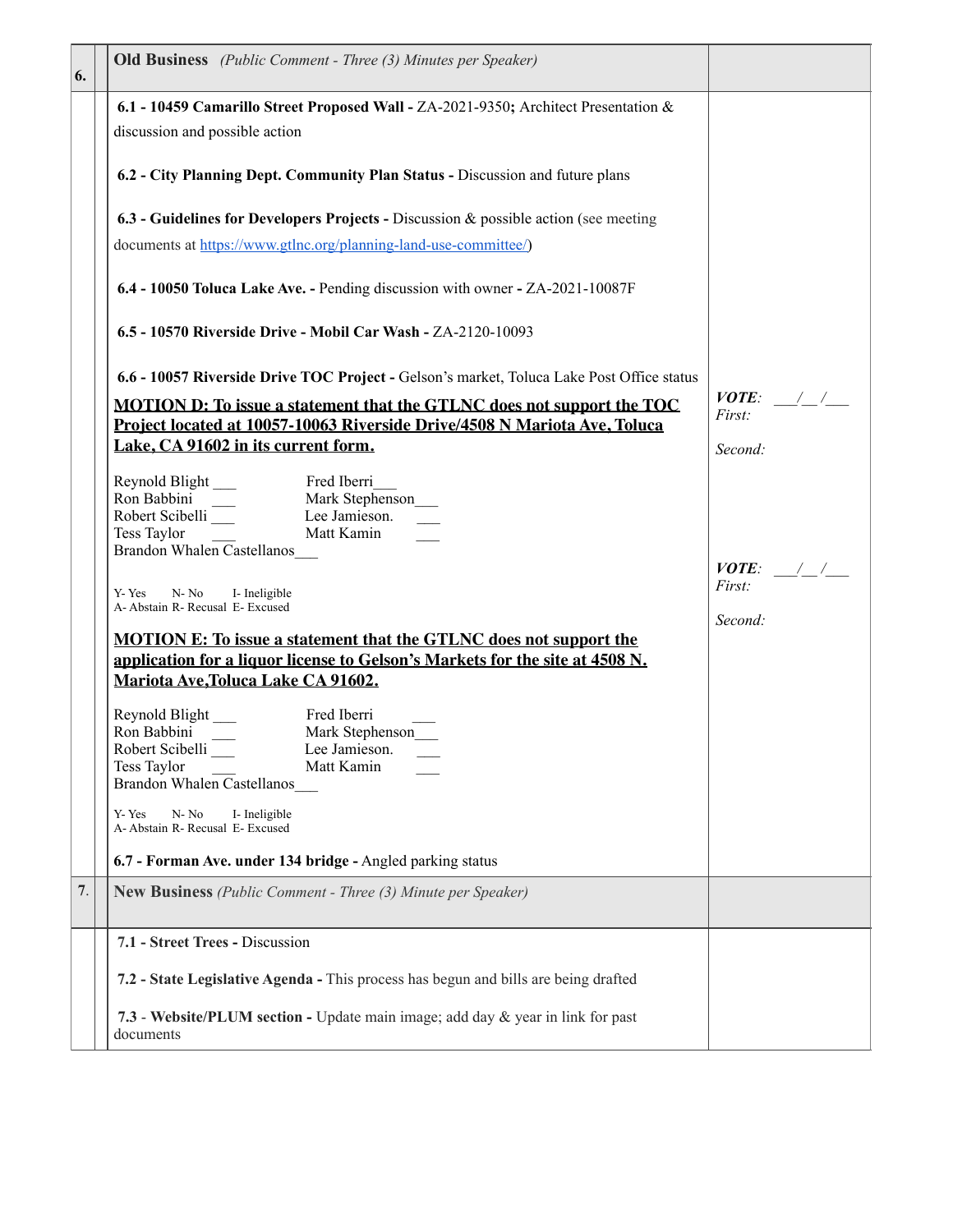| 8. | <b>Past Meeting Minutes</b>                                                                                                                          |                                           |
|----|------------------------------------------------------------------------------------------------------------------------------------------------------|-------------------------------------------|
|    | <b>MOTION D: Approve Revised GTLNC June 14, 2021 PLUM Committee</b><br><b>Minutes</b><br>Brandon Whalen Castellanos<br>N- No I- Ineligible<br>Y- Yes | <i>VOTE:</i> $\angle$<br>First<br>Second: |
|    | A- Abstain R- Recusal E- Excused<br><b>MOTION E: Approve Revised GTLNC Aug. 9, 2021 PLUM Committee Minutes</b>                                       | $VOTE:$ / /<br><i>First</i> :             |
|    | Brandon Whalen Castellanos<br>N- No I- Ineligible<br>Y-Yes<br>A-Abstain R-Recusal E-Excused                                                          | Second:                                   |

## Next meeting: **Tuesday, April 11, 2022 at 6:30 PM** – via Zoom